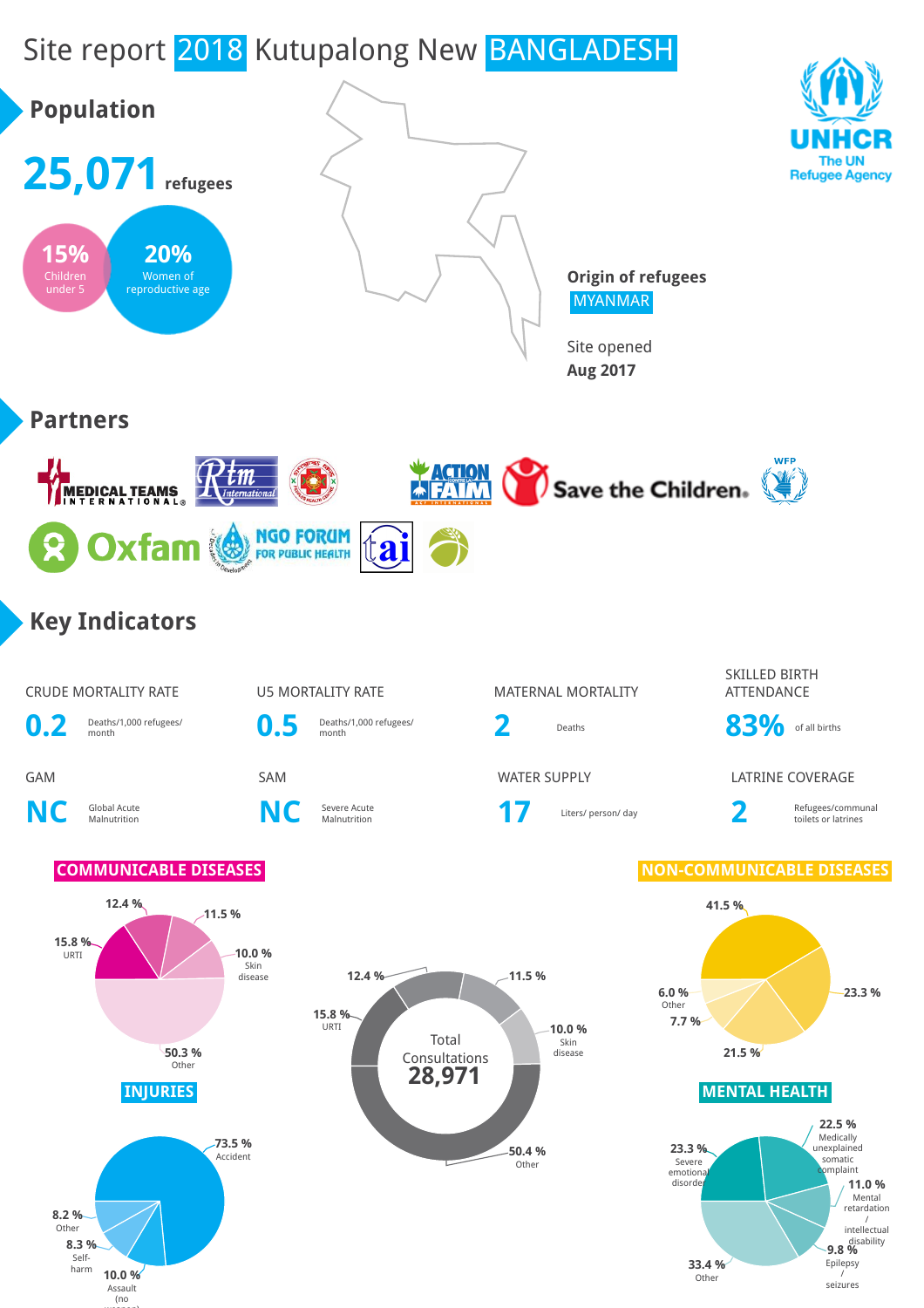#### **Public Health**

| <b>HEALTH STAFFING</b>                                      | <b>INDICATOR</b> | <b>STANDARD</b> |           | <b>MORBIDITY</b>                                 | <b>INDICATOR</b> | <b>STANDARD</b> |   |   |
|-------------------------------------------------------------|------------------|-----------------|-----------|--------------------------------------------------|------------------|-----------------|---|---|
| Number of medical doctors                                   | 52               | 1: 50,000       | ◙         | Incidence of malaria among children under        | $\Omega$         |                 |   |   |
| Number of qualified nurses                                  | 67               | 1:10,000        | ◉         | Incidence of watery diarrhoea among              | 22               |                 |   |   |
| Number of community health workers                          | 302              | 1: 1,000        | ◙         | children under 5                                 |                  |                 |   |   |
| <b>ACCESS AND UTILIZATION</b>                               | <b>INDICATOR</b> | <b>STANDARD</b> |           | Incidence of pneumonia among children<br>under 5 | 20               |                 |   |   |
| Consultations per trained clinician per day                 | 27               | < 50            | Ø         | Incidence of pneumonia among over 5              | 6                |                 |   |   |
| Health utilisation rate (new visits / refugee /             | 0.9              | $1 - 4$         |           | Tuberculosis success rate                        | 89%              | < 90%           | ▲ |   |
| year)<br>Proportion of host population consultations        | 0%               |                 |           | Were any MDR/X-TB cases diagnosed among<br>PoCs? | <b>No</b>        | <b>No</b>       | ☺ |   |
| <b>MORTALITY</b>                                            | <b>INDICATOR</b> | <b>STANDARD</b> |           | <b>VACCINATION</b>                               | <b>INDICATOR</b> | <b>STANDARD</b> |   |   |
| <b>Crude Mortality Rate</b><br>(CMR) (/1000/month)          | 0.2              | < 0.75          | $\bullet$ | Full vaccination coverage                        | 0%               | < 95%           |   | Ø |
| <b>Under-five Mortality Rate</b><br>(U5MR) (/1000/month)    | 0.5              | < 1.5           | Ø         | Measles vaccination coverage                     | Not collected    |                 |   |   |
| <b>Infant Mortality Rate</b><br>(IMR) (/1000 livebirths)    | 48.9             | < 30            | 0         | Source of vaccination data                       | survey           |                 |   |   |
| <b>Neonatal Mortality Rate</b><br>(NNMR) (/1000 livebirths) | 22               | < 20            | Δ         | <b>IN-PATIENT DEPARTMENT (IPD)</b>               | <b>INDICATOR</b> | <b>STANDARD</b> |   |   |
| <b>OUTBREAK ALERT AND RESPONSE</b>                          | <b>INDICATOR</b> | <b>STANDARD</b> |           | Average length of stay (days)                    | 5.3              |                 |   |   |
| Proportion of outbreaks investigated within 48<br>hours     |                  | 100%            |           | Case fatality rate                               | 0.0              |                 |   |   |
| Number of outbreaks reported                                | $\mathbf 0$      |                 |           | Hospitalisation rate                             | 14.6             | $50 - 150$      |   | Ø |

## **Reproductive Health**

| <b>ANTENATAL CARE</b>                                                                     | <b>INDICATOR</b> | <b>STANDARD</b> |   | <b>FAMILY PLANNING</b>                                                      | <b>INDICATOR</b> | <b>STANDARD</b> |  |
|-------------------------------------------------------------------------------------------|------------------|-----------------|---|-----------------------------------------------------------------------------|------------------|-----------------|--|
| Antenatal care coverage                                                                   | 94%              | > 90%           |   | Contraceptive prevalence rate                                               | 78%              | $\geq 30\%$     |  |
| Coverage of antenatal tetanus vaccination                                                 | 75%              | >95%            |   | Source of contraceptive prevalence data                                     | <b>HIS</b>       |                 |  |
| <b>DELIVERY CARE</b>                                                                      | <b>INDICATOR</b> | <b>STANDARD</b> |   | SEXUAL AND GENDER-BASED VIOLENCE (SGBV)                                     | <b>INDICATOR</b> | <b>STANDARD</b> |  |
| Proportion of births attended by skilled<br>personnel                                     | 83%              | $\geq 90\%$     |   | Total number of reported rapes                                              | $\mathbf{0}$     |                 |  |
| Proportion of births conducted by caesarean<br>section                                    | 0%               | $5 - 15%$       | ೞ | Proportion of eligible rape survivors provided<br>with PEP within 72 hours  |                  | 100%            |  |
| Proportion of newborn infants with low birth<br>weight (<2500 gs) (weighed within 72 hrs) | 2%               | < 15%           |   | Proportion of eligible rape survivors provided<br>with ECP within 120 hours |                  | 100%            |  |
| Proportion of teenage pregnancies                                                         | 2%               |                 |   | SEXUALLY TRANSMITTED INFECTIONS (STIS)                                      | <b>INDICATOR</b> | <b>STANDARD</b> |  |
| Still birth rate (/ 1000 total births / month)                                            | $\overline{2}$   |                 |   | Number of genital ulcer diseases                                            | 6                |                 |  |
| Number of maternal deaths                                                                 | $\overline{2}$   |                 |   | Number of Pelvic Inflammatory diseases                                      | 0                |                 |  |
| Proportion of maternal deaths investigated<br>within 48 hours                             | 0%               | 100%            | ظ |                                                                             |                  |                 |  |